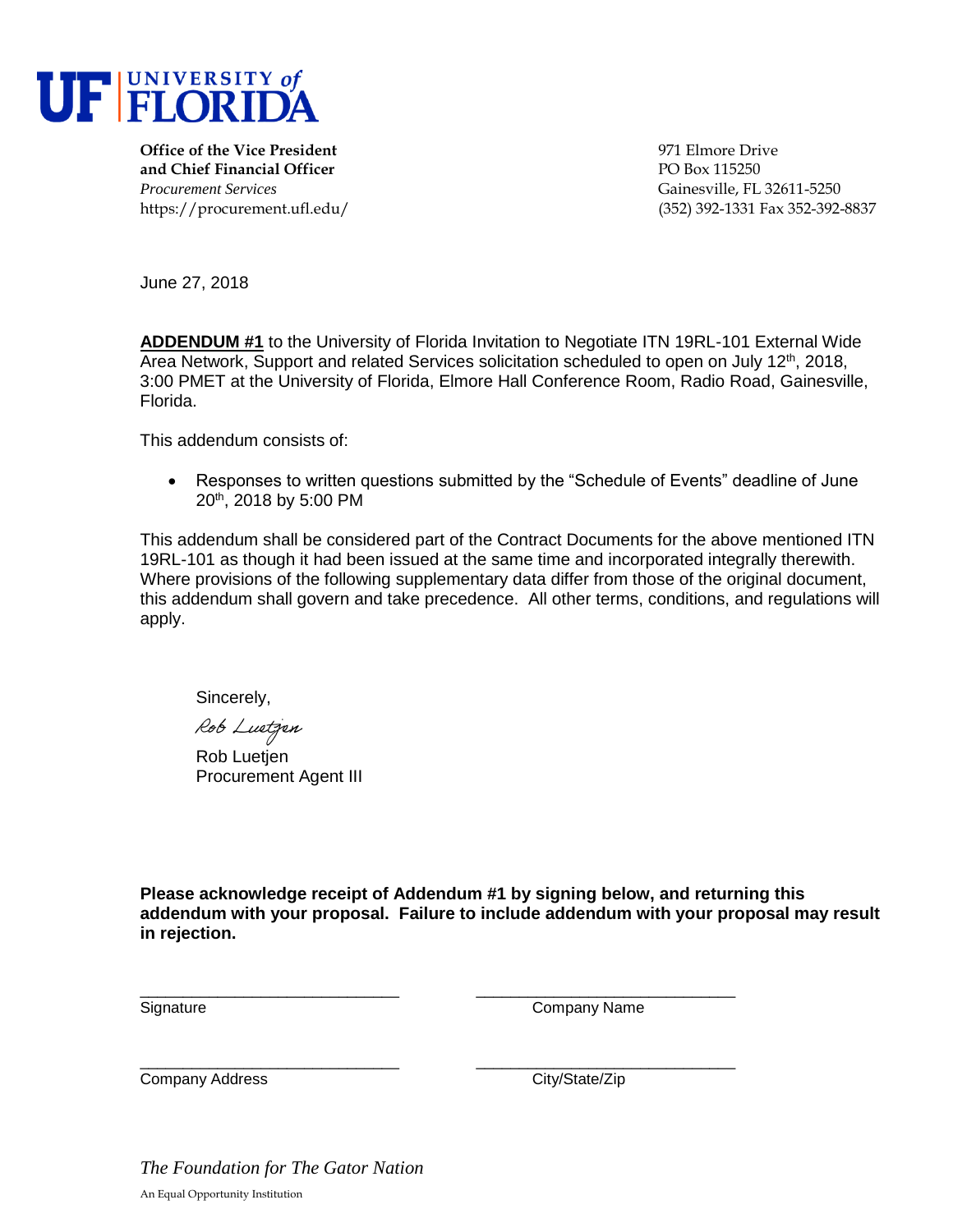## **Vendor Questions EWAN ITN 19RL-101**

- **1) Question:** Is it acceptable to submit 2 or more separate products/solutions from the same vendor that meet/exceed the requirements? **Answer: Yes**
- **2) Question:** For Section 1.2.1, in "Highly desired" features, is it acceptable to submit additional features that that would be desirable and apply to Next Generation Border Routers?

**Answer: Please include any features that could be desirable or a possible future trend in relation to border routers.**

- **3) Question:** In Section 1.2.1, are the performance evaluation criteria (marked with a "[3]") to be submitted in the initial written response? Or will these be measured only during the tests with the full feature test environment? If the criteria are expected to be submitted with the initial written response, what environmental factors (# of routes, # of ACLs, etc.) should be used to quantify the performance? **Answer: All specifications marked with a [3] will be tested utilizing Spirent TestCenter. UF would like to understand the scalability capabilities of the product/solution in relation to specifications marked with a [3].**
- **4) Question:** In Section 1.2.1, can you provide more details around the "Virtual Router capability" in "Highly desired" features? **Answer: This is the ability to virtualize the router functionality on the platform and run multiple instances that are separate and distinct from each other. Each virtual router instance would have its own control plane, data plane, and have the ability to fully utilize the software and hardware capabilities of the platform. Please include any virtualization capabilities currently available or planned for the platform.**
- **5) Question:** In Section 1.2.1, can you provide more details around the "Support for disabling any vendor locking of optics"? **Answer: UF desires the flexibility to use non-vendor (i.e. third party) supplied optics.**
- **6) Question:** In Section 1.2.1, can you provide more details around the "Container/VM/Plug in module support"? **Answer: This is the ability of the platform to host other applications or services within a separate Container, VM, or Plug in module that is external to the primary functionality of the platform. An example would be a monitoring or analytics application, such as perfSONAR.**
- **7) Question:** In Section 2.2, please clarify what would qualify as a most responsive vendor? **Answer: A company who is quick to react to, responsive and who is open to suggestions, and provides the best solution according to the evaluation criteria (section 2.1).**
- **8) Question:** In referencing Exhibit 1, IPOP Topology Diagram, is it required to support existing interfaces as captured in the topology on the new routers???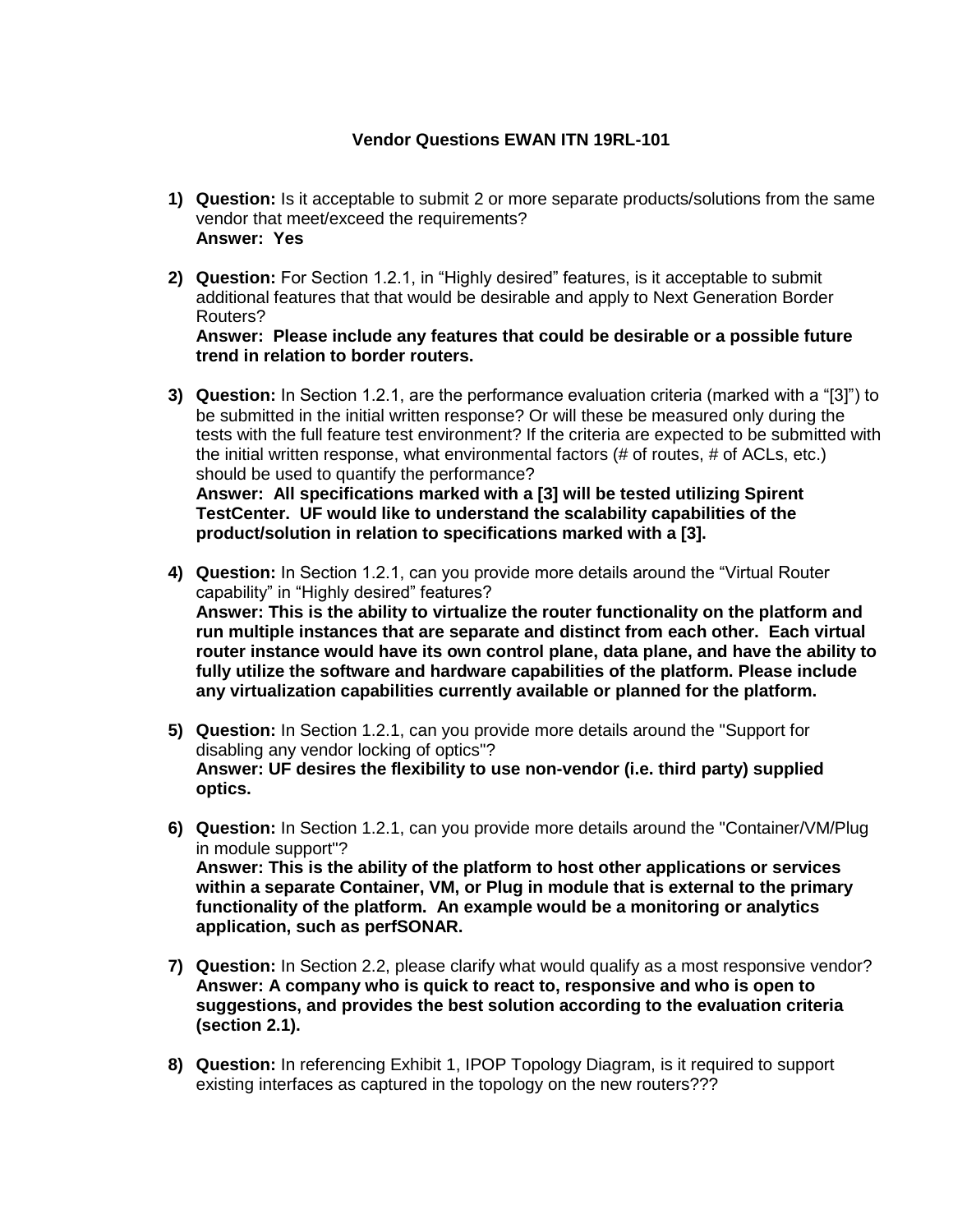**Answer: The topology diagram (Exhibit 1) depicts UF's current border router implementation and does not necessarily express the future design. It is included as a reference point of current infrastructure and services. The submitted platform should support a variety of optical interfaces as specified in section 1.2.1 Technical Specifications.**

- **9) Question:** Please advise what parameters will suffix the answer for following; like Gigabit/s or something else. Fast RIB to FIB/TCAM programming [3] Hitless ACL TCAM programming [3] Port mirroring without performance impact to traffic [3] **Answer: All specifications marked with a [3] will be tested utilizing Spirent TestCenter. Using a suite of test within the Spirent TestCenter, UF will be able to evaluate such items as the time it takes to program the FIB, program acls, and the effect, if any, there is on production traffic. UF would like to understand the scalability capabilities of the product/solution in relation to specifications marked with a [3].**
- **10) Question:** Is UF requiring the vendor to include all migration services based on the solution approach the vendor defines in the ITN response? **Answer: UF is requesting an optional quote on Attachment A for a turnkey implementation. Please include a SoW for the optional professional services within Tab 4 of your response.**
- **11) Question:** Please elaborate more on the evaluation process and timelines after proposal submittal?

**Answer: Following submittal, proposals will be evaluated according to the evaluation criteria shown in the document (section 2.1). Following the initial evaluation, the timeline will be based on mutual agreement between UF and the vendors chosen to move forward to the negotiation/testing phase.**

**12) Question:** What is the anticipated award date of this project and the time line for testing and deployment?

**Answer: The award date is dependent on the number of proposals received and the contractors chosen to participate follow up discussions along with UF's full feature testing environment will dictate when a possible award will be made. A tentative time line for testing would include fall 2018.** 

- **13) Question:** Is use of QSFP28-DD and QSFP+ in addition to QSFP28 acceptable? **Answer: Yes, UF is interested in QSFP28-DD; specifically, its capabilities as one of the options to move beyond 100G. QSFP+ is of less importance in UF's border router since UF's bandwidth demands have out-paced QSFP+ capabilities.**
- **14) Question:** Please clarify/elaborate on highly desirable requirement? Container/VM/Plug in module support [1] **Answer: This is the ability of the platform to run other applications or services within a separate Container, VM, or Plug in module that is external to the primary functionality of the platform. An example would be a monitoring or analytics application, such as perfSONAR.**